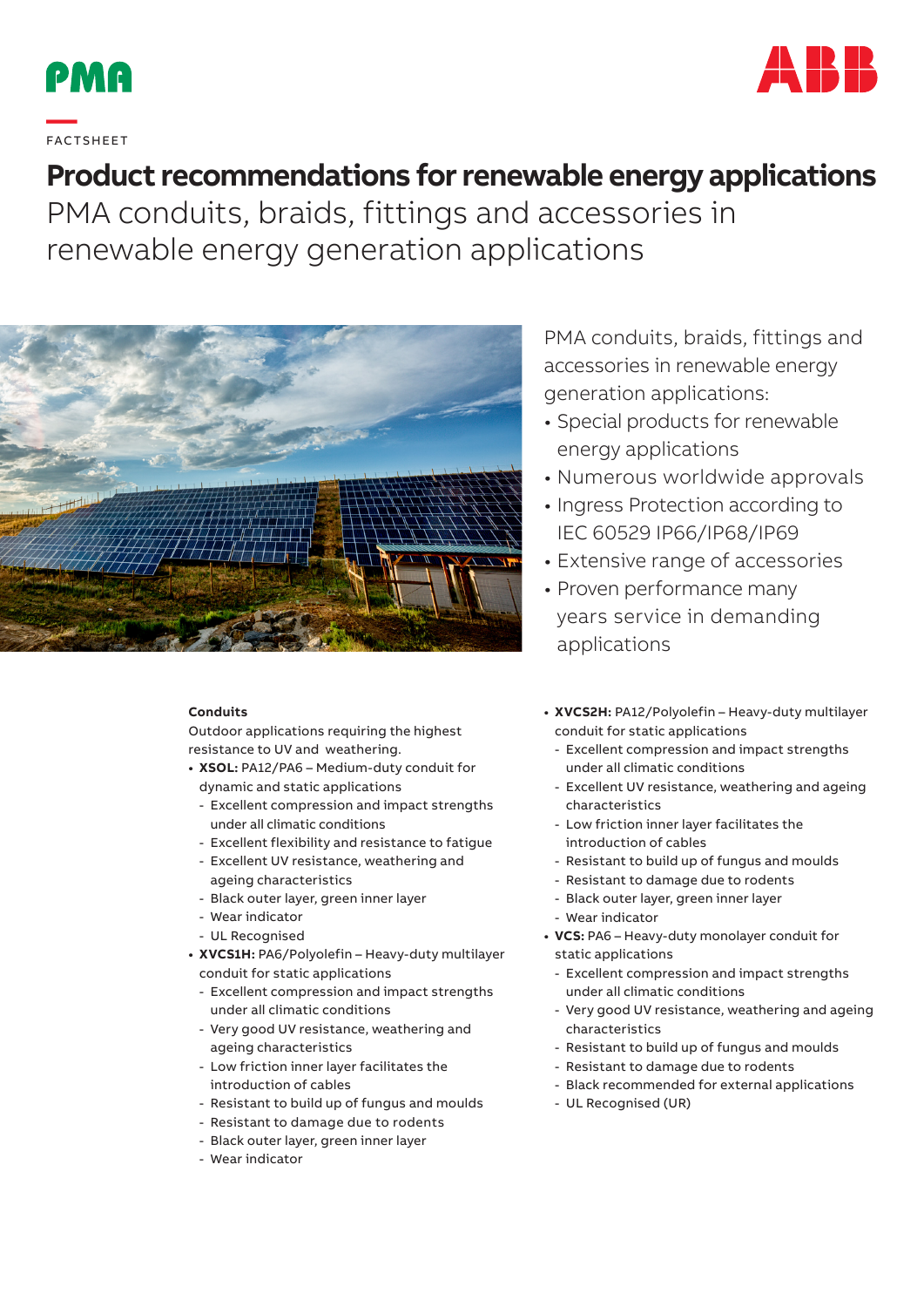





### **Indoor applications with high mechanical strength and flexibility**

- **• PCL:** PA6 Medium-duty monolayer conduit for static and lightly dynamic applications
	- Very good UV resistance, weathering and ageing characteristics
	- Very good flexibility and resistance to fatigue
	- UL94 V2 flammability rating
- UL Recognised (UR)
- **• LLPA:** PA6 Medium-duty monolayer conduit for largely static applications with occasional bending
	- Very good flexibility and resistance to fatigue
	- UL94 V2 flammability rating
	- UL Recognised (UR)

#### **Divisible System Conduits for retrofit and repairs**

- **• PACOF:** PA6 Medium-duty conduit preferably for static applications
	- Can be opened and closed along their length at any time
	- Good compression strength
	- UL94 V0 flammability rating
	- Ingress protection to IP40
	- Compatible with PMA divisible fittings (BLNO), locknuts (BLN) but also with standard PMA Fittings allowing repairs using existing fittings
- **• PPCOF:** PP Medium-duty conduit preferably for static applications
	- Can be opened and closed along their length at any time
	- Ingress protection to IP40
	- UL94 V2 flammability rating
	- Good chemical resistance characteristics
	- Compatible with PMA divisible fittings (BLNO), locknuts (BLN) but also with standard PMA Fittings allowing repairs using existing fittings

#### **Fittings**

**External Applications with high sealing requirements** Fittings specified to IP68 & IP69 according to IEC 60529 for high sealing requirements and high pressure cleaning processes.

- **• PMAFIX Pro:** Fittings with metal thread for attachment of conduits to bulkheads, casings and connectors etc.
	- Sealing performance to IP68 and IP69 static and dynamic
	- NKNH (Straight), NKAH (45°), NKBH (90°)
- **• PMAFIX Pro:** With cable strain relief element
	- For the relief of stress on cable terminations
	- Sealing performance to IP68 and IP69 static and dynamic
	- Zone separation for the prevention of condensation, IP68 along the cable - NKNZ (Straight), NKWZ (90°)
- **• PMAFIX Pro:** Female thread
	- Fittings with metal and polyamide thread for the attachment of conduits to round connectors and other male threads
	- Sealing performance to IP68 and IP69 static and dynamic
	- NKIS (Metal thread), BKIHG (Polyamide thread)

#### **Fittings for high requirements and standard applications**

- **• PMAFIX IP68:** Design ensures correct installation
	- Extremely wide range of fittings
	- Straight, 45°, 90° elbows
- Male and female threads
- Nickel plated brass or polyamide thread
- Available with metric, PG, NPT, Gas, UNEF threads
- Strain relief fittings also available
- Available as single piece push-in component (GT)